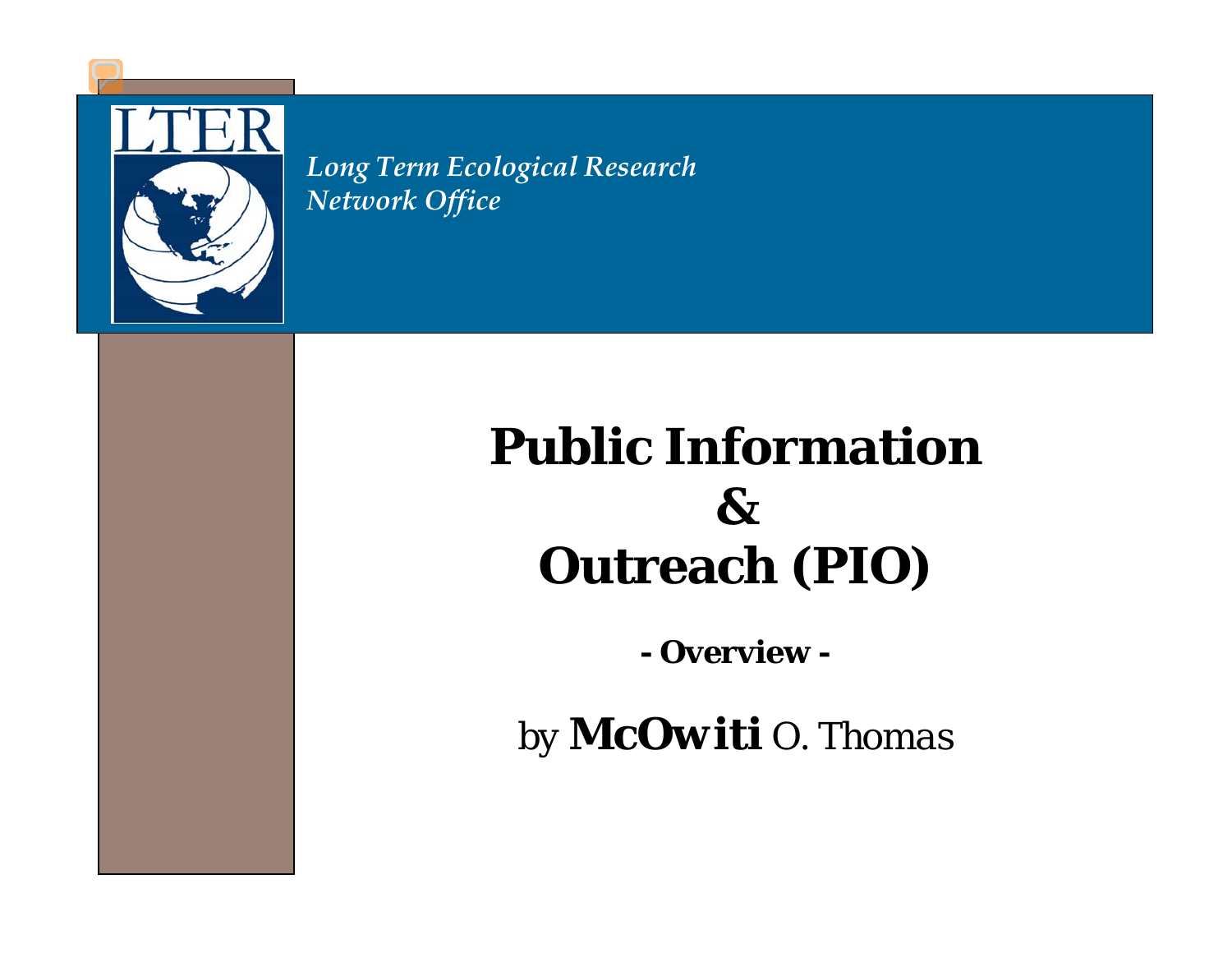#### Introduction: Roles + Goals of PIO

- Support for LTER mission
	- Provide means for exchanging ideas, information
	- Outlet for highlighting applications/achievements
	- Provide means for communicating with public
	- Provide editorial support (e.g. OUP Synthesis Series)
- Show the public face of LTER
	- Interface with the public/window to LTER
	- Visibility/create public awareness
	- Highlight relevance & scope of LTER research
	- Develop corporate image/enhance LTER brand

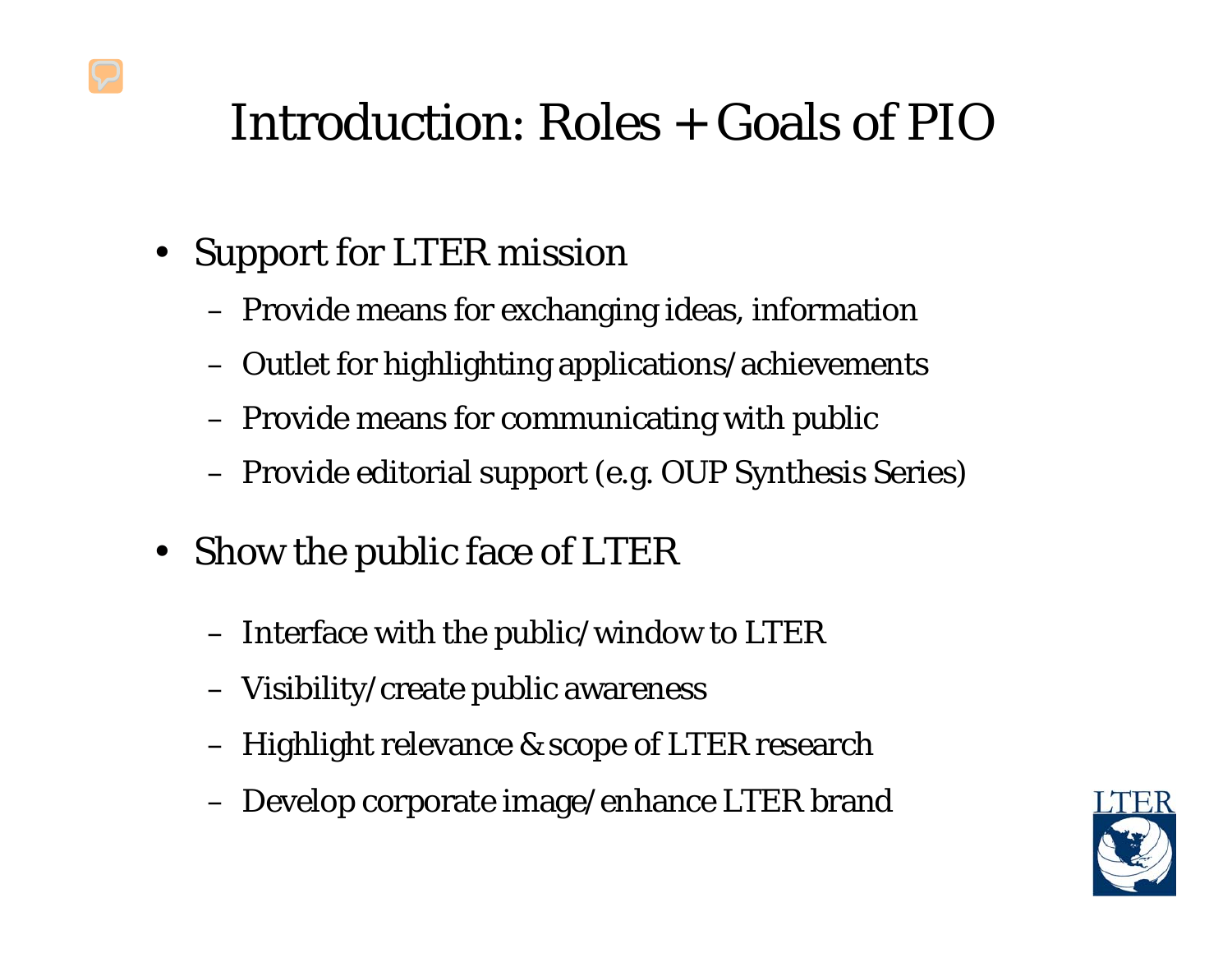# **Responsibilities**

- Public Information tasking
	- McOwiti
		- for plans, strategies, tools, products
	- Patty Bonito (nee Sprott )
		- part time on special projects, e.g., site brochures
- Every member of LTER is an "ambassador"  $-$  serendipitous (lucky break $\mathfrak{S}$  senator in elevator)
	- Interpersonal (word-of-mouth)/informal meetings

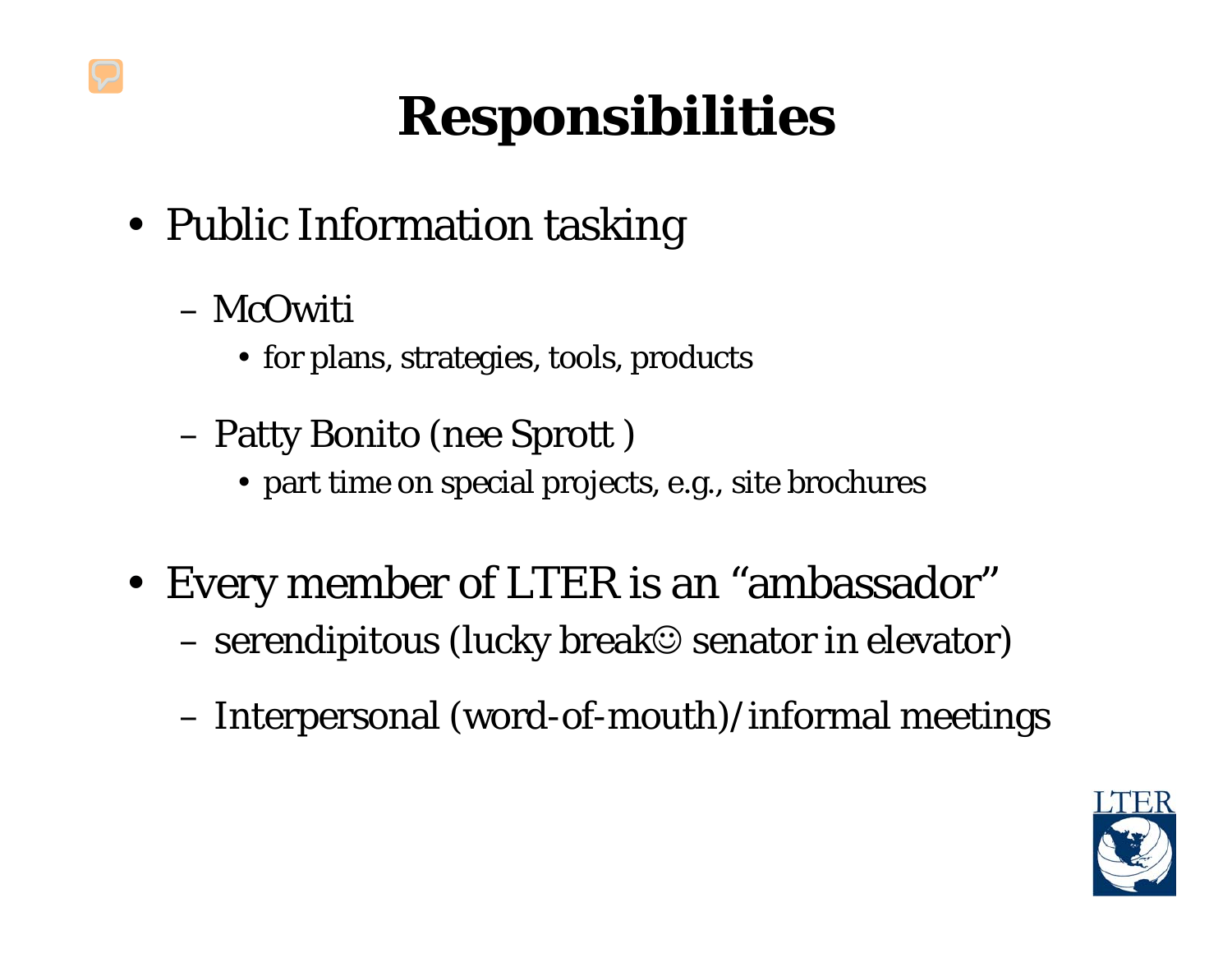## **Functions/Activities**

- Defined in the Scope of Work
	- i.e., core activities that we must do
- Requests from NSF
	- e.g., for information, photos, etc. (NSF's BI brochure)
- Requests from LTER sites
	- e.g., acting as liaison for Education Committee; clearing house for external requests for information
	- site brochures, posters
- Dictated by local, national, international events
	- e.g., new sites/developments within LTER

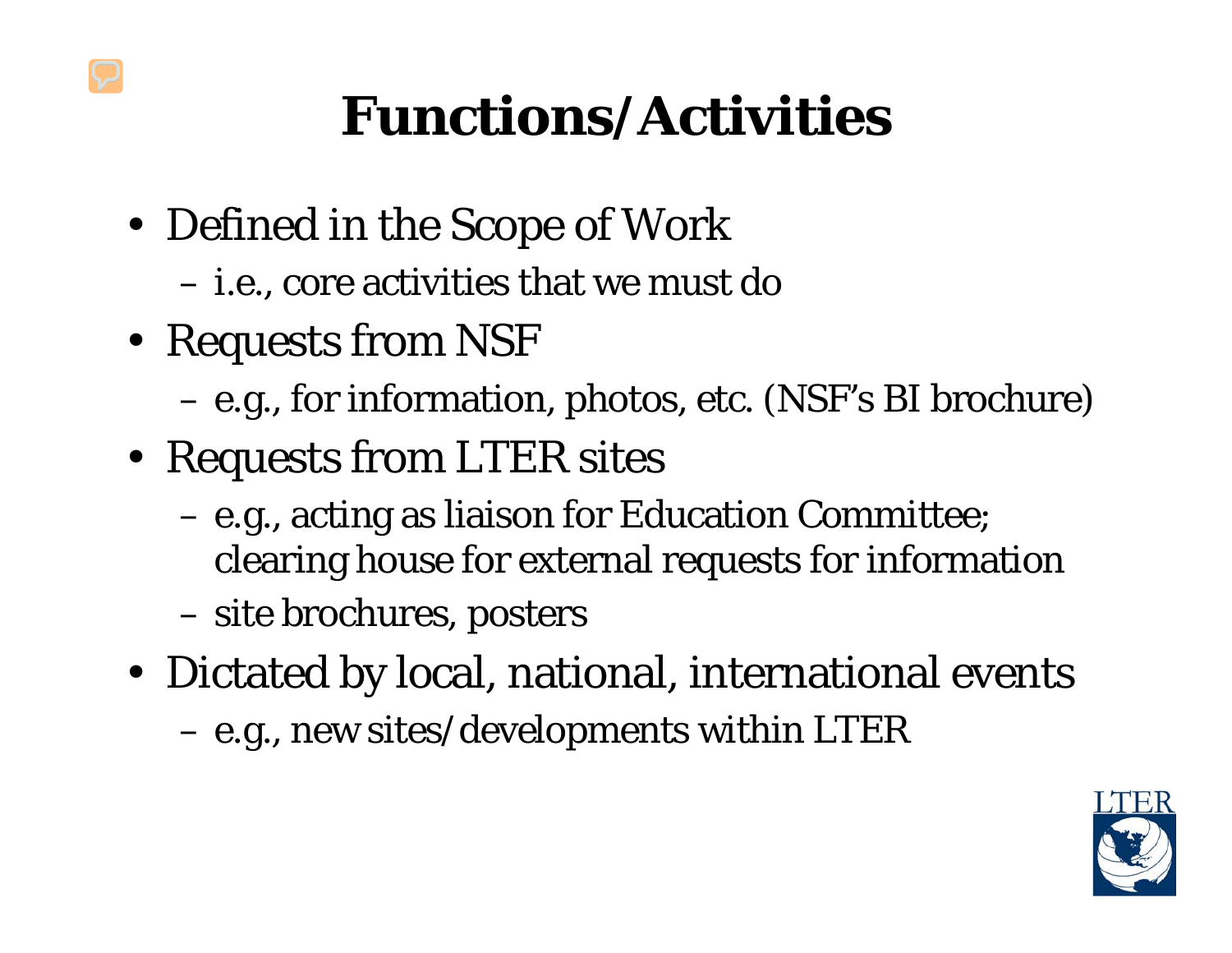### **Achievements**

- Presented LTER to its various publics
	- Exhibited at ESA/INTECOL, SACNAS, NSF Day at UNM, and others
	- Sent PIO material to AAAS, NSF-LTER Minisymposium
- Updated information materials
	- Traveling display—updated, redesigned
	- Network brochure—new content, format
	- Assisted with NSF's Broader Impacts brochure
	- Network News—new philosophy, fresh look, new format

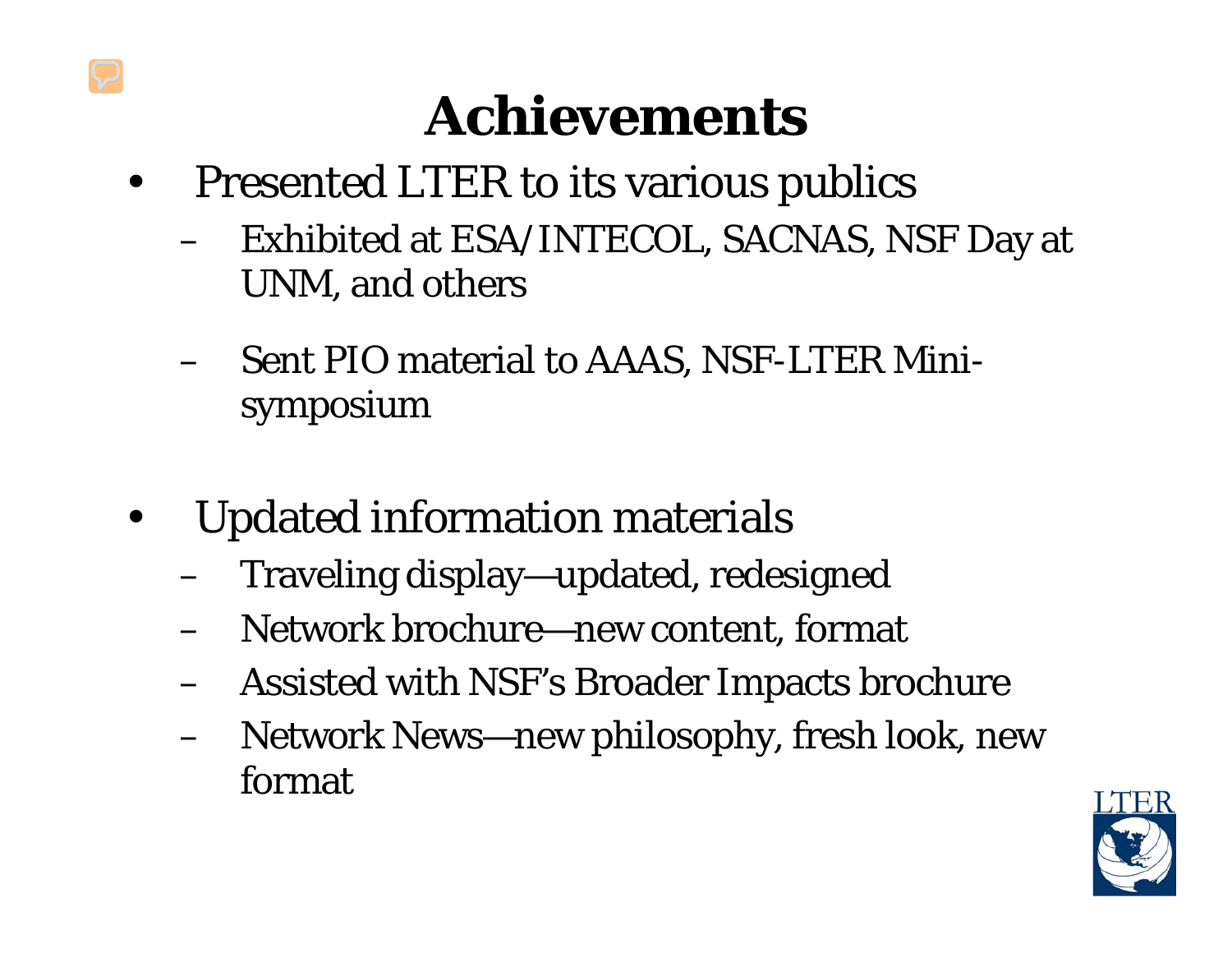



#### **2005 LTER Mini-Symposium a Big Success**

Tashington's scientific community was all cars recently as the national Long Term Ecological Research (LTER) network held its 5th Annual LTER Mini-symposium at the National Science Foundation (NSF) in Arlington, VA, on March 3, 2005. The purpose of the annual mini-symposium is to showcase to Washington the relevance and broader impacts of the scientific research undertaken by the LTER network.

The symposium has earned a reputation in D.C. as a "must attend" event for people from federal agencies, non-governmental organizations, professional societies, private organizations, and others who are interested in learning what LTER scientists and educators are doing and planning.

public outreach. His speech also covered

other NSF-funded research, cross-agency

initiatives, earth observation systems,

tion, and future foci for U.S. science.

See excerpts of Bement's speech on page 10.

cyberinfrastructure, environmental educa-

Each year the LTER coordinating committee announces the following year's theme in the fall and solicits nominations for topics and speakers from within the Network. This year's theme was "Long-Term Marine Research and the Grand Challenges in Ecology," This theme provided opportunities for scientists and educators from the LTER's two newest sites, California Current Ecosystem (CCE) and Moorea Coral Reef (MCR) in French Polynesia, as well as scientists from other marine sites, to present their work to a diverse public audience of scientists, policy makers, educators, members of the media, and the general public (see Table 1, p. 2).

The event was hosted by NSF's Division of Environmental Biology (DEB) and Division of Ocean Sciences (OCE) and attracted over 120 people from across the nation's capital and beyond. Participants included representatives from the National Oceanic and Atmospheric Administration (NOAA), Environmental Protection Agency (EPA), National Academies of Science (NAS), Smithsonian Environmental Research Center (SERC), Capitol Hill (Knauss Fellows), American Institute of Biological Sciences (AIBS), Ecological Society of America (ESA), U.S. Global Change Research Program (USGCRP), Joint Oceanographic Institutions Ocean-Research Interactive Observatory Networks (JOI-ORION), American Association for the Advancement of Science

#### See "Symposium," p.2



NSF Director, Dr. Arden Bement, addressing the National Council for Science and the Environment's 5<sup>th</sup> National Conference on Science. Policy and the Environment "Forecasting Environmental Changes" in Washington, D.C.

Photo: Michelle Kelle

In This Issue Network News. Page 1, 3 Editorial. Page 2 Site News. Page 4 Education News Page 8 NSF News... Page 10 Comings & Goings Page 10 Scientific Report .. Page 11 Informatics Bits & Bytes.... Page 13 International LTER News.... Page 18 Publications. Page 20 Page 24 Calendar.



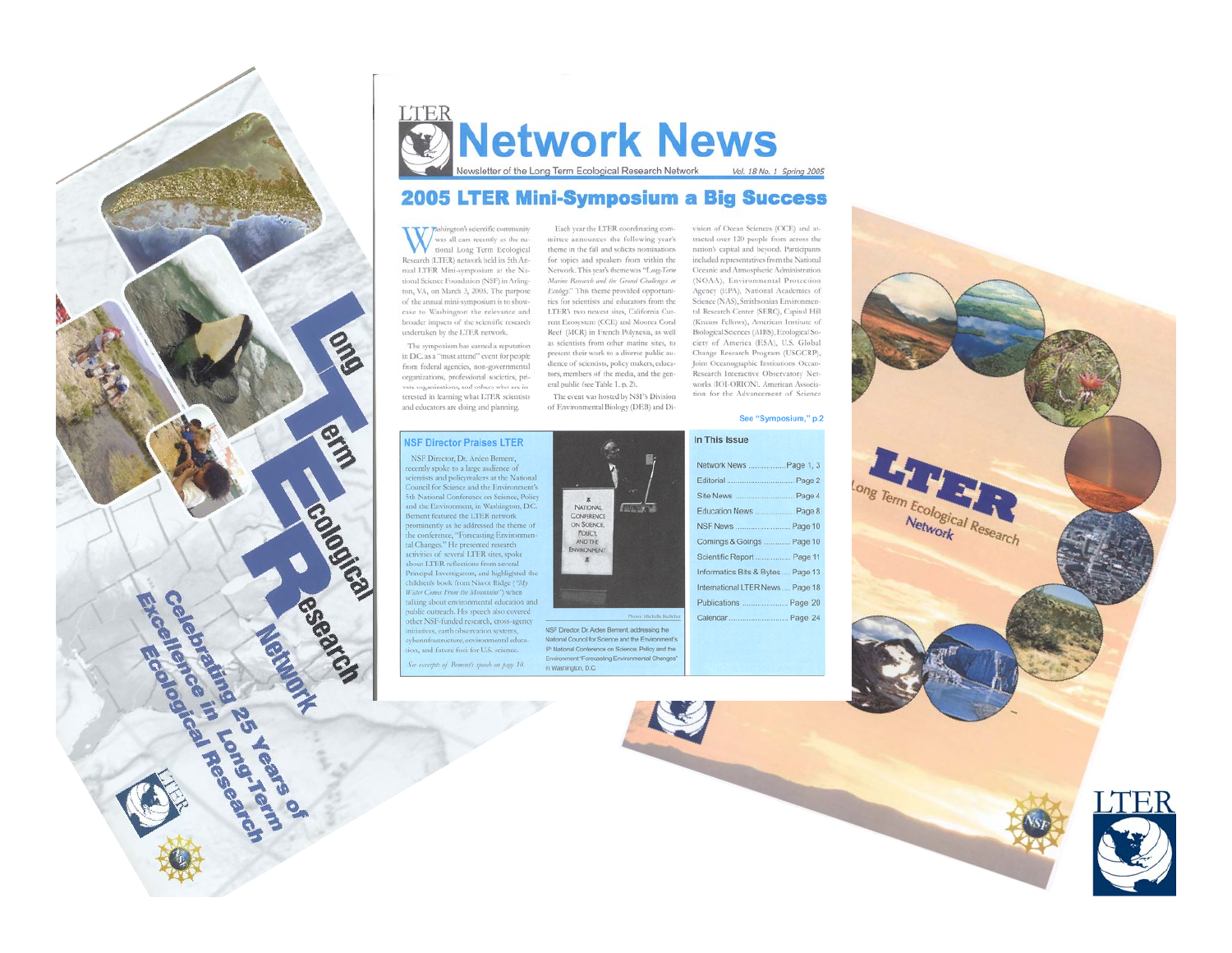# **Achievements (cont…)**

- Updated website
	- New structure; updates more frequent, quicker
	- Documentation/archives improved (new structure)
- Implementing new design policies
	- For consistent look and feel

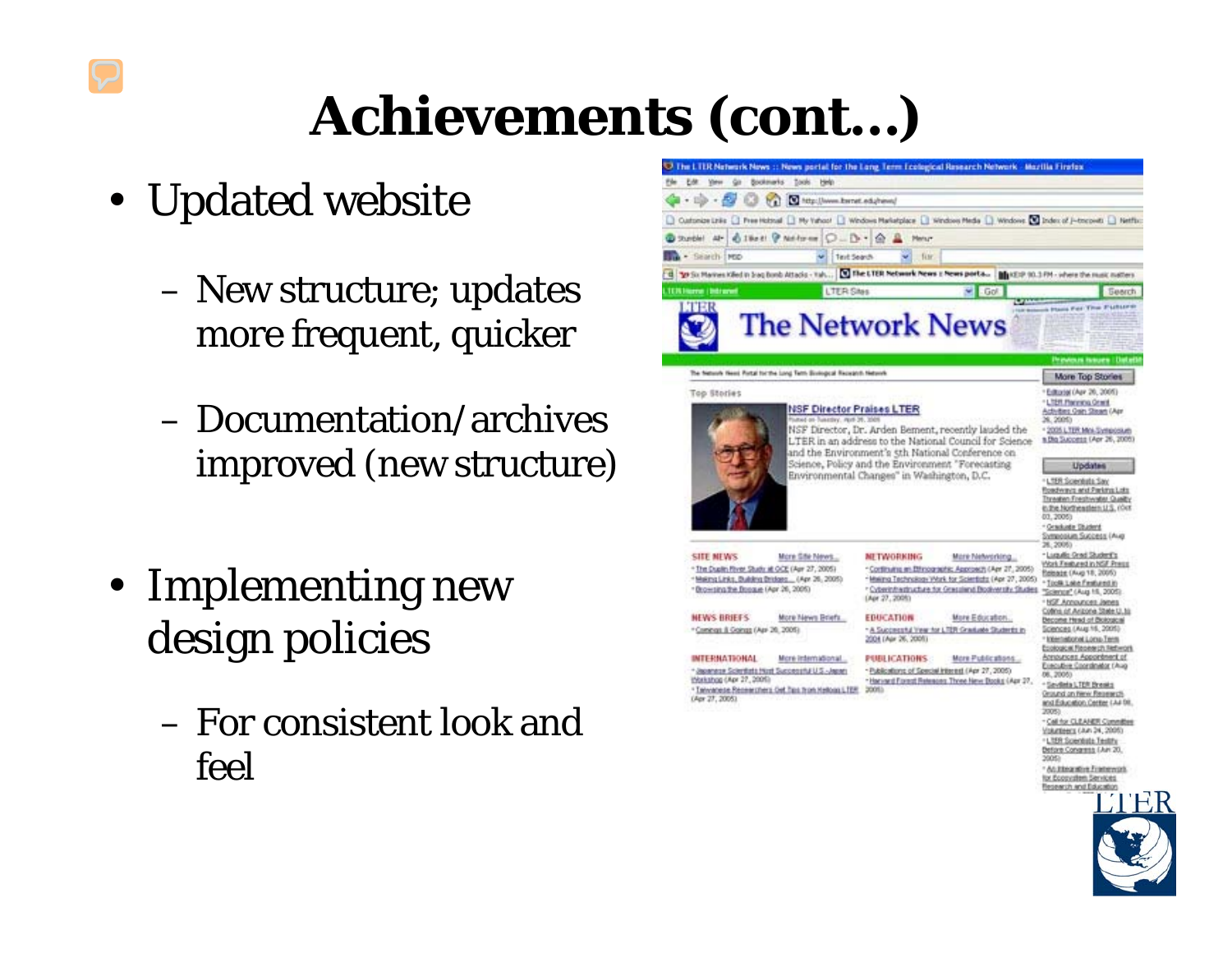# **Simple Strategy**

- Developing a Communication Plan
	- Need to be *proactive* rather than *reactive*
	- Need to be *targeted* & *strategic*

#### **Table Of Contents**

- **1. Introduction**
- **2. Rationale for a Public Information & Outreach Plan**
- **3. Current Context of LTER PIO**
- **4. Goals and Objectives of PIO**
- **5. Current Pathways for LTER PIO : A Mini Audit**
- **6. Clients for LTER PIO and Pathways for Reaching Them**
- **7. Suggested PIO Tools and Products**
- **8. The Information/Media Kit**
- **9. Sample Activities and Tasks**
- **10. Budget for Implementation**
- **11. Conclusion**

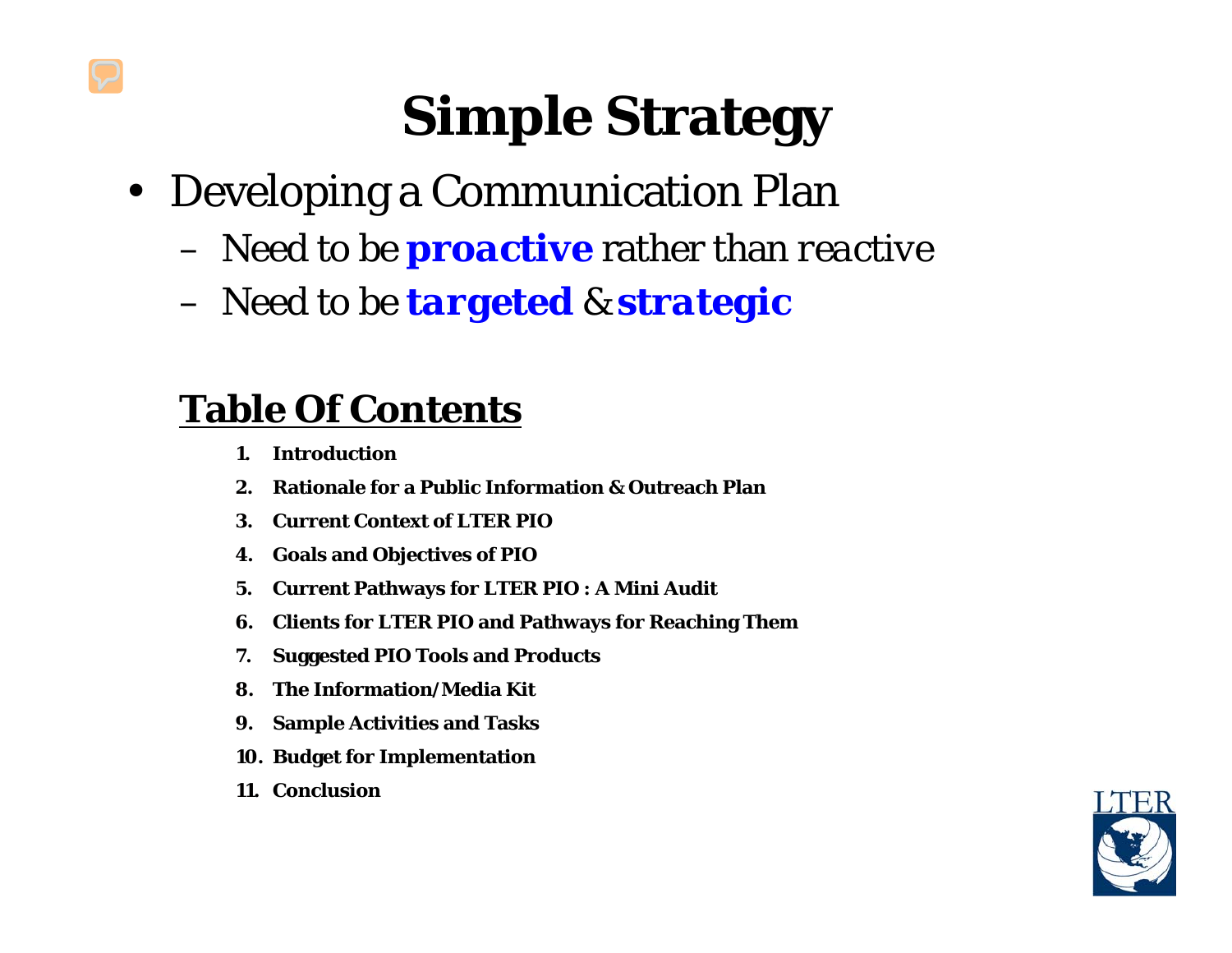# **Strategy (cont…)**

• Enhanced Communication Tools + Products

[Tools]

- Web, print, interpersonal, electronic (radio, TV), stand-alone audio visual (CDs, DVDs)
- *Earth & Sky* radio—ref. Bob's presentation [Products]
- Traveling display, brochures, fact sheets, flyers, etc.
- OUP Synthesis Series
- Information kit

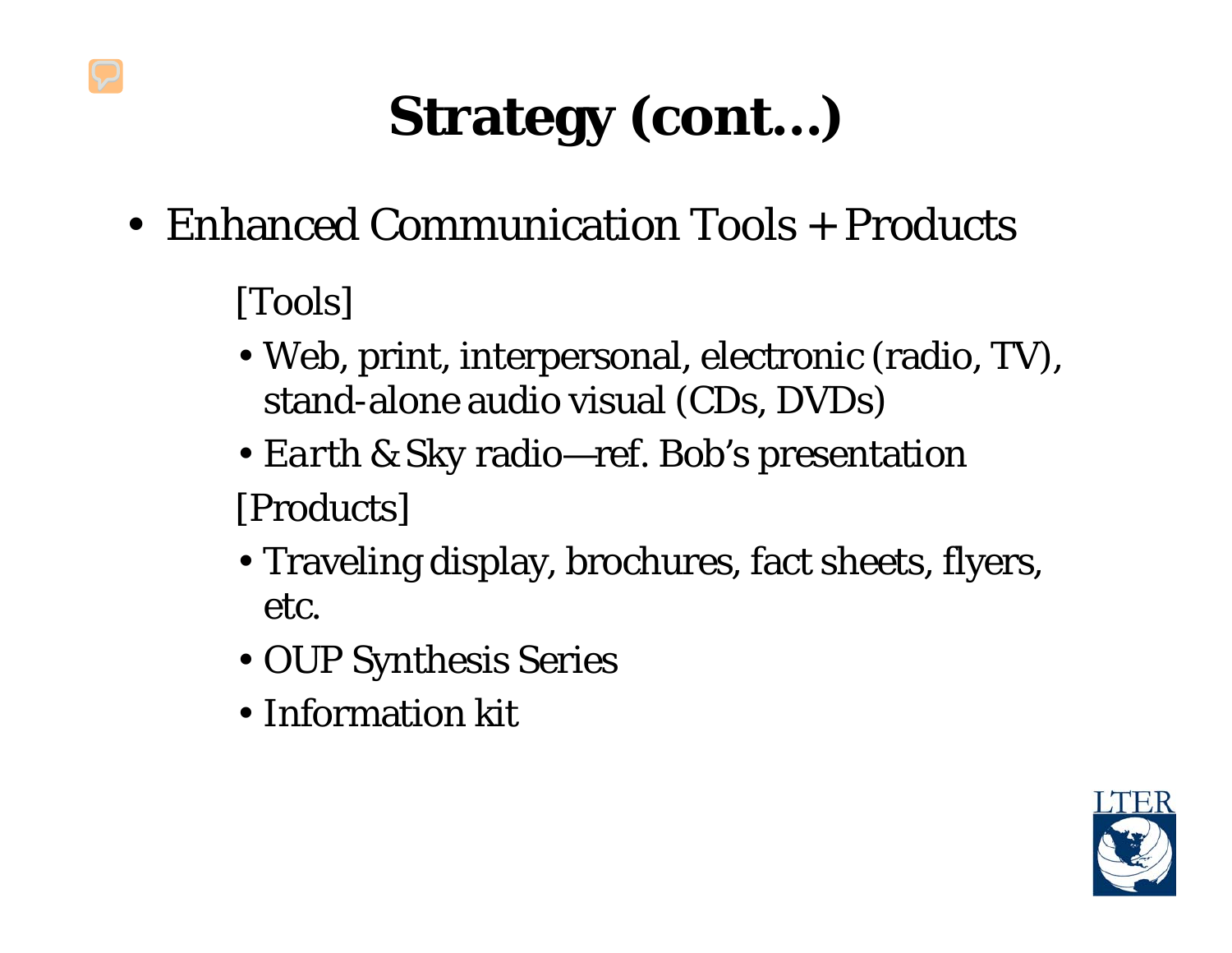# **Coming soon…**

- More core tasks (scheduled)
- Greater interaction with popular mass media
- Further enhancements to existing tools & products (e.g., brochures, website)
- New tools, products